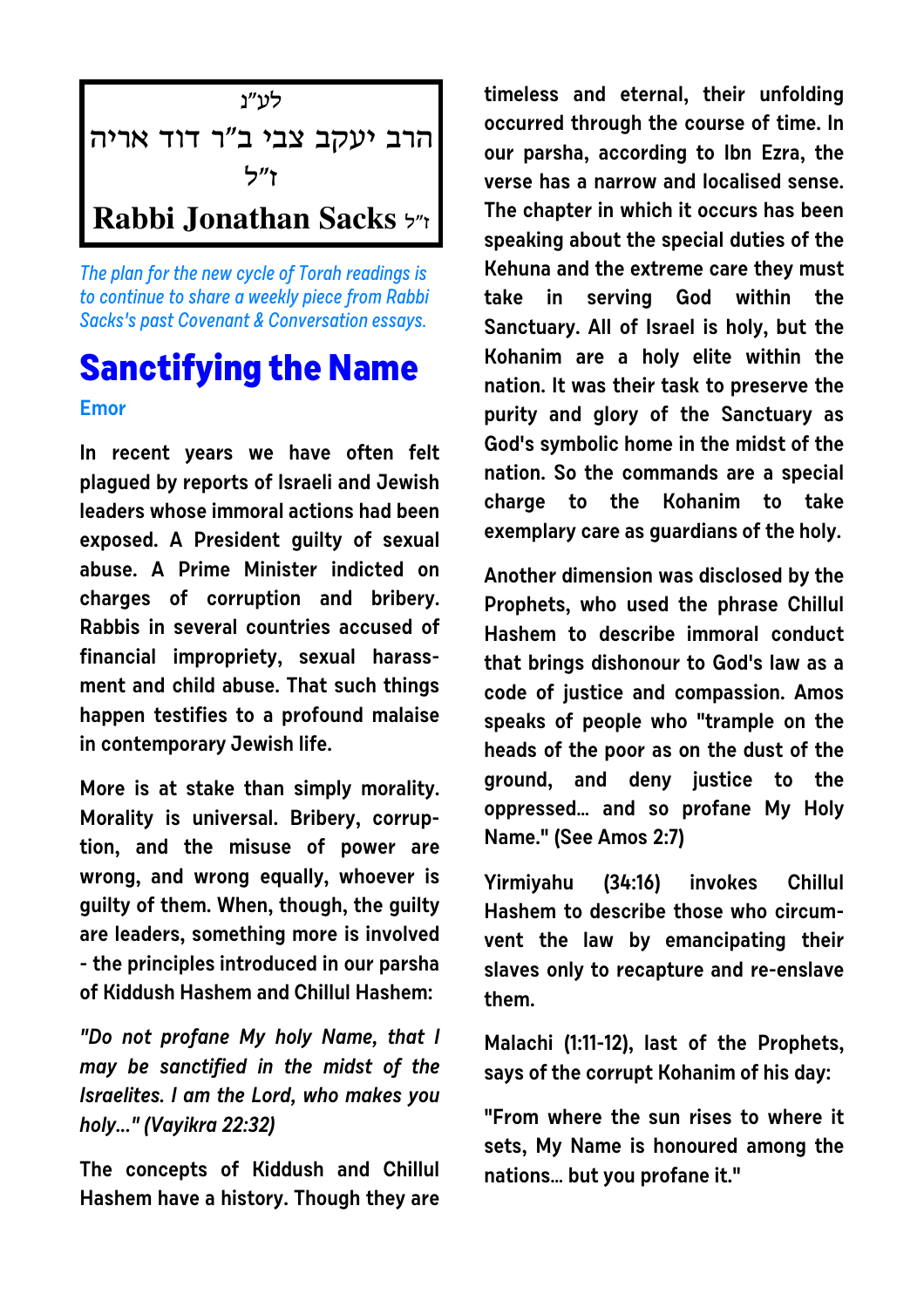**The Sages suggested that Avraham was referring to the same idea when he challenged God on His plan to destroy S'dom and Amora if this meant punishing the righteous as well as the wicked:** 

**"Far be it from You [chalilah l'cha] to do such a thing."** 

**God, and the people of God, must be associated with justice. Failure to do so constitutes a Chillul Hashem.**

**A third dimension appears in the book of Yechezkel. The Jewish people, or at least a significant part of it, had been forced into exile in Babylon. The nation had suffered defeat. The Temple lay in ruins. For the exiles this was a human tragedy. They had lost their home, freedom, and independence. It was also a spiritual tragedy: "How can we sing the Lord's song in a strange land?" But Yechezkel (36:17-20) saw it as a tragedy for God as well:**

**Son of man, when the people of Israel were living in their own land, they defiled it by their conduct and their actions… I dispersed them among the nations, and they were scattered through the countries; I judged them according to their conduct and their actions. And wherever they went among the nations they profaned My holy Name, for it was said of them, 'These are the Lord's people, and yet they had to leave His land.'**

**Exile was a desecration of God's Name because the fact that He had punished** **His people by letting them be conquered was interpreted by the other nations as showing that God was unable to protect them. This recalls Moshe's prayer after the Golden Calf:**

**"Why, O Lord, unleash Your anger against Your people, whom You brought out of Egypt with such vast power and mighty force? Why should the Egyptians be able to say that You brought them out with evil intent, to kill them in the mountains and purge them from the face of the earth? Turn from Your fierce anger and relent from bringing disaster to Your people." (Sh'mot 32:11-12)**

**This is part of the Divine pathos. Having chosen to identify His Name with the people of Israel, God is, as it were, caught between the demands of justice on the one hand, and public perception on the other. What looks like retribution to the Israelites looks like weakness to the world. In the eyes of the nations, for whom national gods were identified with power, the exile of Israel could not but be interpreted as the powerlessness of Israel's God. That, says Yechezkel, is a Chillul Hashem, a desecration of God's Name.**

**A fourth sense became clear in the late Second Temple period. Israel had returned to its land and rebuilt the Temple, but they came under attack first from the Seleucid Greeks in the reign of Antiochus IV, then from the Romans, both of whom attempted to outlaw Jewish practice. For the first time martyrdom became a significant**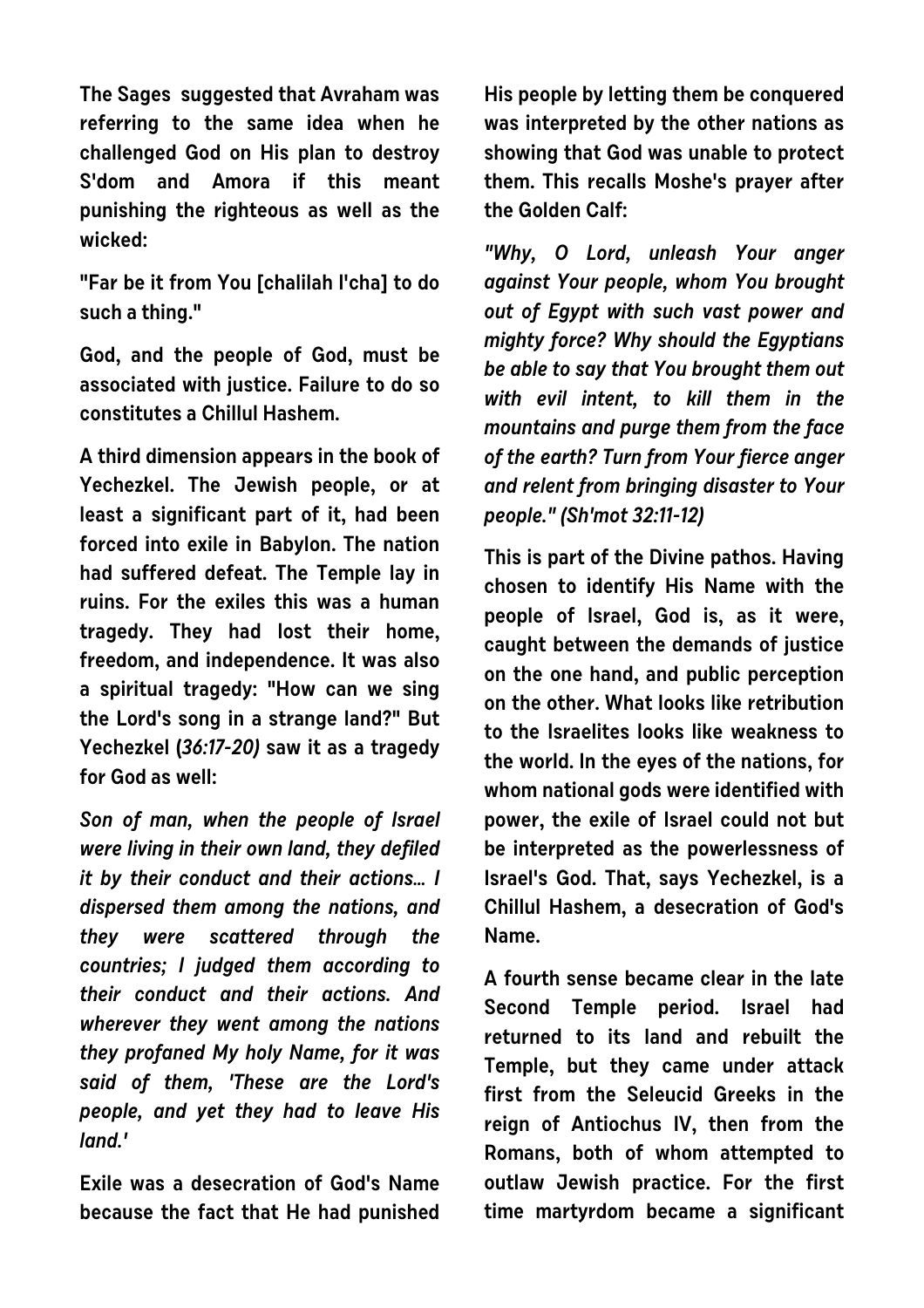**feature in Jewish life. The question arose: under what circumstances were Jews to sacrifice their lives rather than transgress Jewish law?**

**The Sages understood the verse "You shall keep My decrees and laws which a person shall keep and live by them" (Vayikra 18:5) to imply "and not die by them". Saving life takes precedence over most of the commands. But there are three exceptions: the prohibitions against murder, forbidden sexual relations, and idolatry, where the Sages ruled that it was necessary to die rather than transgress. They also said that "at a time of persecution" one should resist at the cost of death even a demand "to change one's shoelaces", that is, performing any act that could be construed as going over to the enemy, betraying and demoralising those who remained true to the faith. It was at this time that the phrase Kiddush Hashem was used to mean the willingness to die as a martyr.**

**One of the most poignant of all collective responses on the part of the Jewish people was to categorise all the victims of the Holocaust as "those who died AL KIDDUSH HASHEM", that is, for the sake of sanctifying God's Name. This was not a foregone conclusion. Martyrdom in the past meant choosing to die for the sake of God. One of the demonic aspects of the Nazi genocide was that Jews were not given the choice. By calling them, in retrospect, martyrs, Jews gave the victims the** **dignity in death of which they were so brutally robbed in life.** 

**There is a fifth dimension. This is how Rambam sums it up:**

**There are other deeds which are also included in the desecration of God's Name. When a person of great Torah stature, renowned for his piety, does deeds which, although they are not transgressions, cause people to speak disparagingly of him, this is also a desecration of God's Name… All this depends on the stature of the Sage…** 

**People looked up to as role-models must act as role-models. Piety in relation to God must be accompanied by exemplary behaviour in relation to one's fellow humans. When people associate religiosity with integrity, decency, humility, and compassion, God's Name is sanctified. When they come to associate it with contempt for others and for the law, the result is a desecration of God's Name.**

**Common to all five dimensions of meaning is the radical idea, central to Jewish self-definition, that God has risked His reputation in the world, His Name", by choosing to associate it with a single and singular people. God is the God of all humanity. But God has chosen Israel to be His "witnesses", His ambassadors, to the world. When we fail in this role, it is as if God's standing in the eyes of the world has been damaged.**